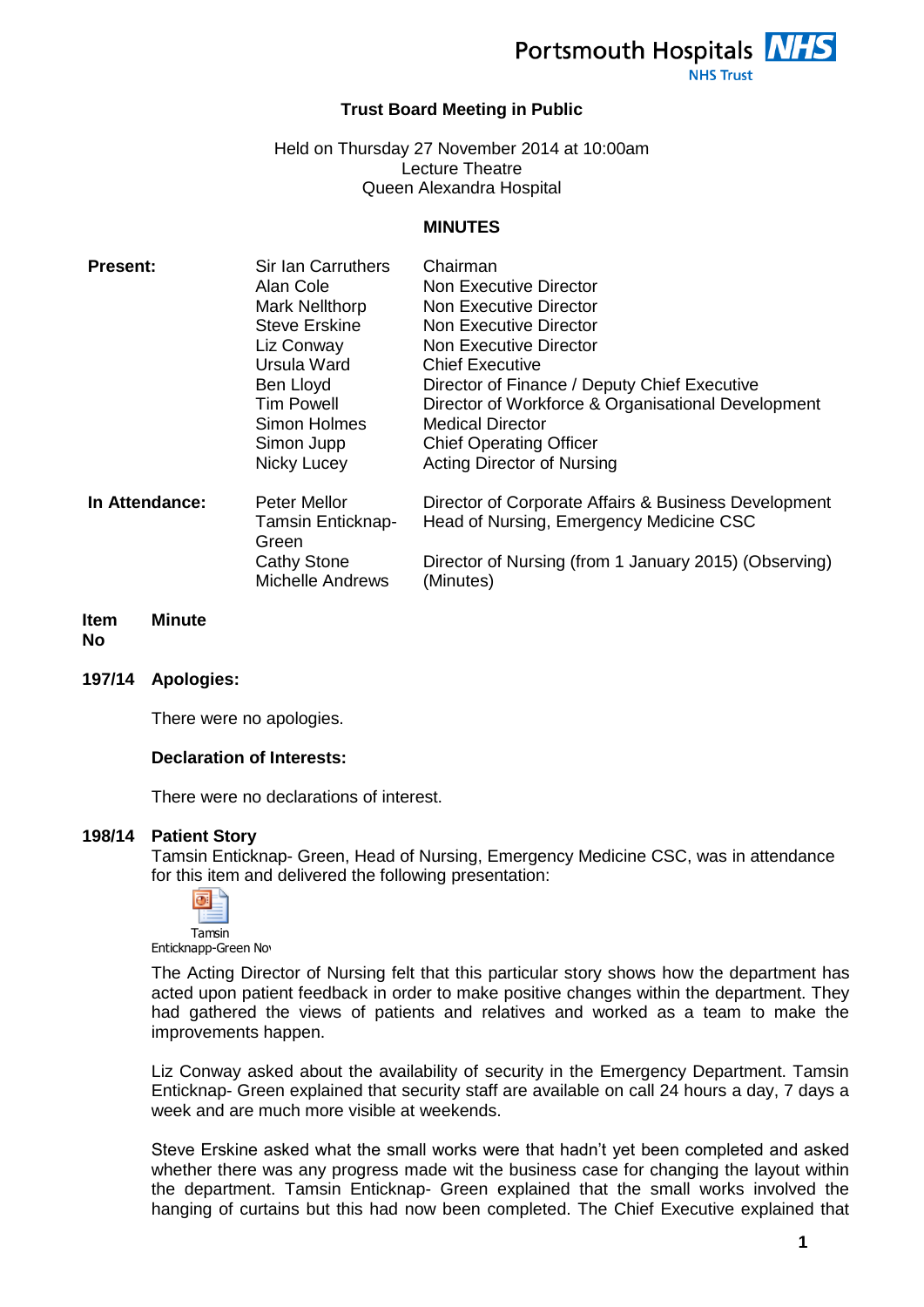once it was understood what the footprint of the department needed to look like, the department would be redesigned. Some areas needed more of a focus than others for example, minors.

The Chief Executive was pleased to report that the relative who had raised this particular complaint was now interested in taking a more proactive role in the future of the hospital.

The Chairman was pleased to see that the department had fully engaged this patient and his family in making improvements to the department, particularly in the pressured environment the staff are working in.

## **199/14 Minutes of the Last Meeting – 30 October**

The minutes of the last meeting were approved as a true and accurate record.

## **200/14 Matters Arising/Summary of Agreed Actions**

**185/14: Integrated Performance Report –** The Medical Director explained that the difference between true readmissions and planned readmissions had not been reflected in the report as it is difficult to capture without undertaking an audit, so an audit would be undertaken and the results would be reflected in a future report.

189/14: Assurance Framework – Liz Conway explained that the membership for the Risk Assurance Committee was due for review at its next meeting.

All of the actions on the grid had been completed.

## **201/14 Notification of Any Other Business**

There were no items of any other business.

## **202/14 Chairman's Opening Remarks**

The Chairman reflected on the position of the Trust during the last month. Demand for unscheduled care continued with pressure on flow throughout the organisation. Unscheduled care was the number one priority for the Trust and the progress with the improvement action plan needed to be faster and sustainable. He extended his thanks to all of the staff for their hard work and dedication.

He was very pleased to have attended the Trust's annual Best People Awards, where a number of staff had been awarded for their dedication and commitment during the last year. The event showed the pride of the workforce in the organisation and highlighted some of the excellent people who work here. He congratulated all of the winners and thanked the team of people who organised such an excellent event.

The Chairman welcomed Cathy Stone to the meeting who would be joining the Trust as the substantive Director of Nursing from 1 January 2015. He thanked Nicky Lucey for her exemplary contribution whilst acting as the Director of Nursing.

## **203/14 Chief Executive's Report**

This report was noted by the Board. The Chief Executive drew attention to particular areas of her report:

- Best People Awards held on the 14 November and took place at the Marriott hotel, thanks to the sponsorship of the Trust's Joint Consulting Negotiation Committee (JCNC).
- Best of Health Awards saw a number of staff/teams win awards or recognition for their services to the NHS.
- HSJ Awards The Diabetes Team were highly commended and the Research &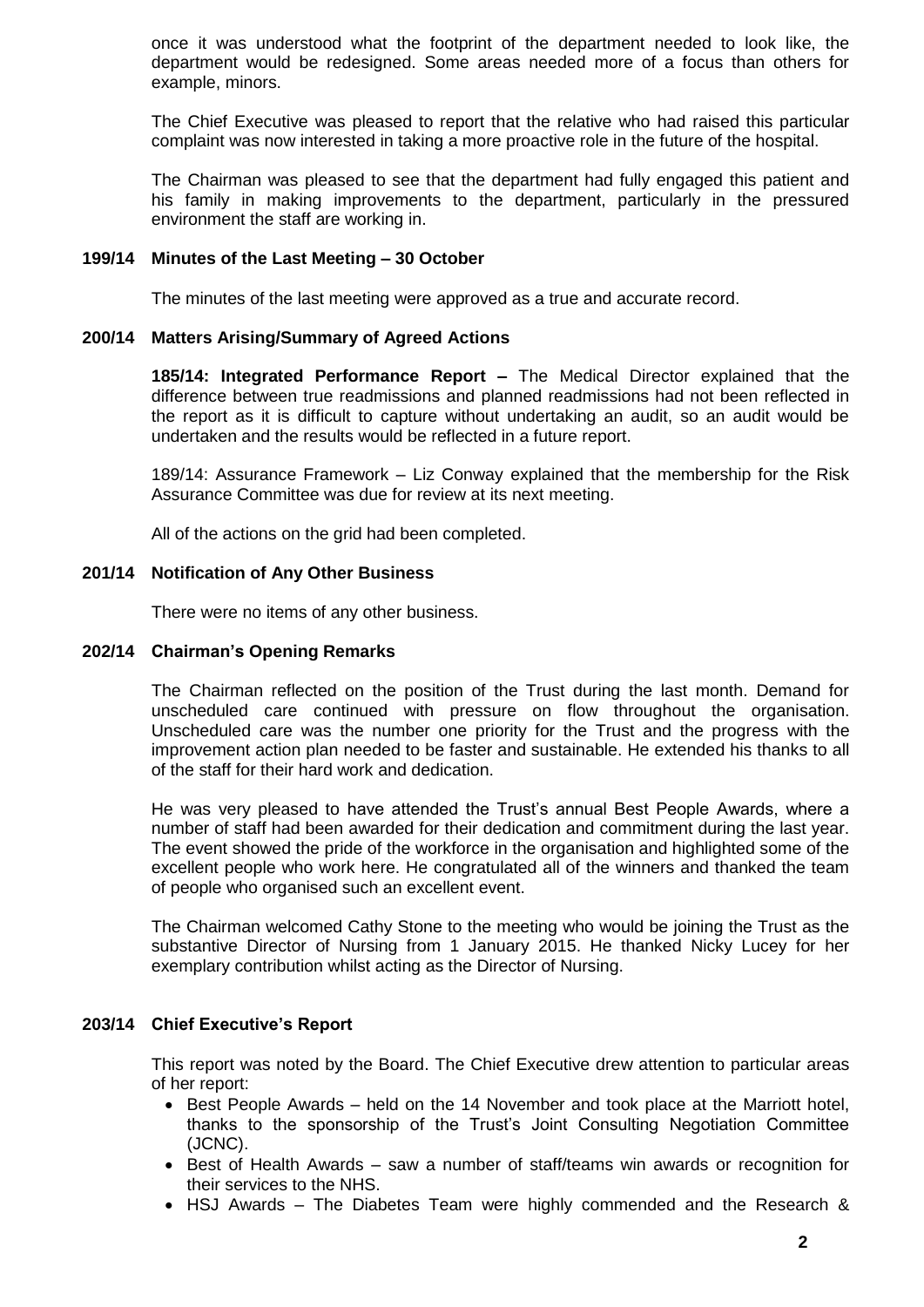Development Team won an award in the category for Innovation. She praised the hard work of the individuals involved.

- NHS England 5 Year Forward View the Trust Board is currently in the process of refreshing the Trust's 5 year strategy.
- CQC Inspection the Trust has an announced CQC Inspection the week commencing 9 February 2015. This will be followed by an unannounced inspection within 2 weeks of that date. Detailed preparations are underway for the inspection. The inspection will give the public an opportunity to share their views about the Trust and we encourage the public to take part in these events.
- Recent Publications:
	- o King Funds document about Leadership
	- o PwC document about a Safer NHS
	- o Document about complaints within the NHS
- Alcoholism is a major problem in the local area which causes overwhelming consequences for the Trust. A lot of innovative work has taken place around alcohol induced liver disease. She was pleased to report that an article about this work had recently been published in the Lancett and would also be covered by the local media throughout the day. She recognised all of the staff involved in this work, particularly Dr Richard Aspinall.
- Publication of outcomes outcomes by individual Surgeon were now being published, with 5 specialties chosen so far. The Trust welcomed the publication of such data.
- Team Brief is a tool used internally to highlights the areas of excellence across the Trust. She advised that from now on, the Team Brief presentation would be included with the Board papers.

The Medical Director drew attention to a patient who had recently been admitted with possible Ebola. He was pleased to advise that the planned process was enacted immediately and everything went according to plan. Whilst this particular case turned out not to be Ebola, it showed that the necessary processes were in place should a real case arise.

## **204/14 Integrated Performance Report**

# **Quality**

The Acting Director of Nursing advised that overall there were 16 indicators on track, she however, drew attention to particular areas of the report, where performance was off track:

- Pressure Ulcers Year to date position is 20 patients with avoidable pressure ulcers against an annual trajectory of 28.
- Falls Year to date position is 19 patient harm events as a result of a fall against a trajectory of 32.
- Single Sex Accommodation there had=s been no further breaches since the incident in May. The year to date position is 1 breach (affecting 8 patients) against a trajectory of 0.
- C.Difficile The year to date position is 30 patients with hospital acquired C.Difficile against an annual trajectory of 31. The Medical Director advised that a root cause analysis is undertaken for every case of C.Difficile and no themes had been identified. Hand hygiene peer audits have shown an improvement in performance and there is year on year improvement with anti-biotic prescribing.

Mark Nellthorp asked whether increasing the number of door handles which automatically dispense cleaning gel when touched, would help with infection control hand hygiene. The Medical Director was not confident in the impact those particular door handles would have. He felt that the issue was more around the cleaning around the bed space and the use of antibiotics.

The Chairman was pleased at the effort being made with many of the performance metrics; he was confident that some of them were so close to being achieved. He felt that some thought needed to be given to what could be done differently next year.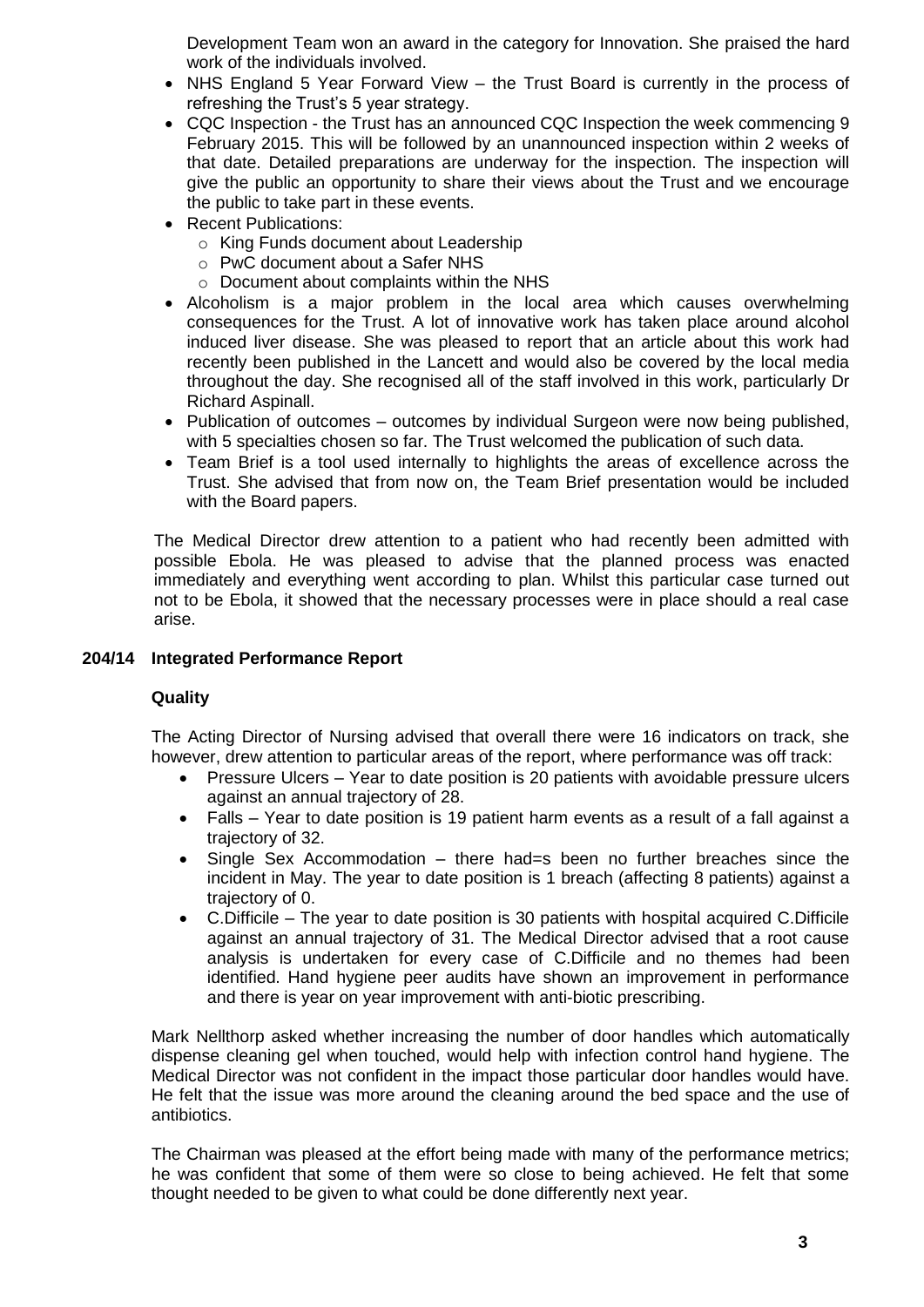There was some discussion about how the Trust might think differently about loneliness and boredom for some of the elderly patients.

# **Operations**

The Chief Operating Officer drew attention to particular areas of the report:

- Unscheduled care performance against the 4 hour target during October was 82.3% compared to the agreed improvement trajectory of 93%. Performance so far for November was at 84% and was rising. The Urgent Care Board, led by the Chief Executive, had representation from all organisations in the local health economy and was responsible for driving the improvement plan. The actions within the improvement plan need to be embedded much more quickly ensuring sustainable performance going forward.
- RTT Performance of the admitted 90% target during October was 88.9%. This was a planned and agreed fail of this standard so that the Trust could address the number of patients waiting more than 15 weeks. This planned fail would continue during November and would enable the Trust to achieve all 3 standards and a maximum of 35 weeks from December onwards.
- Diagnostic wait times had improved and the 99% standard was achieved for the month of October.
- Cancer The Trust had only achieved 7 of the 9 standards during October due to capacity, particularly in Urology. 2 new Consultants had recently joined the Trust and the impact of this should be seen imminently.
- Stroke The Trust achieved 2 of the 4 performance standards during October with emergency pressure throughout the hospital impacting on the ability to achieve the standards.

## **Finance**

The Director of Finance reminded that the financial report had been scrutinised in detail at the Finance Committee earlier this week. He highlighted key areas of the report:

- Month 7 has seen an adverse variance against plan of £5.4m, this reflects:
	- o £2.6m shortfall on the savings programme
	- o £1.7m shortfall on SLA income
	- o £0.6m escalation beds opened
- A detailed recovery plan has been developed by the Executive Team and is being implemented to improve the financial position. The Executive Team is working closely with the CSC's to identify any further opportunities.
- The forecast for year end is a surplus of £0.5m against the originally planned surplus of £1.2m.

# **Workforce**

The Director of Workforce drew attention to particular areas of the report:

- Workforce expenditure increased in October to £22.85m
- Temporary workforce usage decreased by 0.5% to 8.4%.
- Appraisal compliance at 84.7% however some CSC's were still not compliant.
- Flu vaccination currently 58% of staff vaccinated against flu. 41% of front line staff have been vaccinated. Whilst this is a better position than the national picture, the Trust is keen to encourage more staff to be vaccinated.
- The National Staff Survey is due to close shortly and the response rate is better than the national average with over 50% of staff having responded.
- Staffing levels reported at 98.1% against the planned requirement with some obvious pressure points.

A discussion ensued about the ongoing risks of the shortage of registered nurses in the UK. Many Trusts have employed nurses from other countries in Europe and as a result, the source of registered nurses from Europe was drying up. The Trust needed to look at other ways of working including collaboration with other Trusts and working more creatively with other staff groups.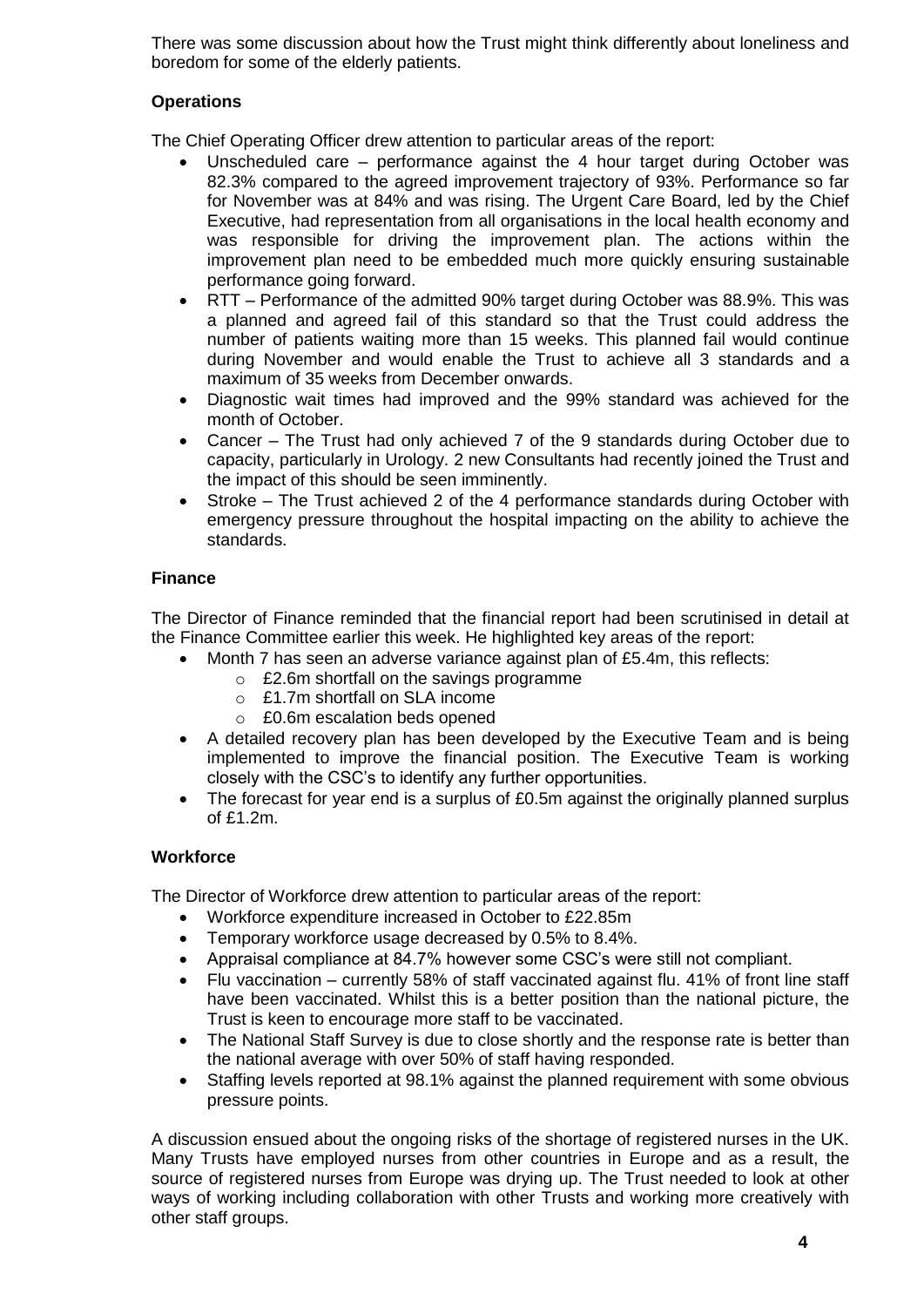Steve Erskine was concerned at the decrease in the number of staff who have had fire training. The Director of Workforce was equally concerned and agreed that fire training was important.

## **205/14 Self Certification**

The Director of Corporate Affairs and Business Development presented the Self Certification to the Board, seeking approval for the Chairman and Chief Executive to sign it off prior to submission to the Trust Development Agency at the end of the month.

He drew attention to Board statement 10, highlighting the non-compliance for A&E performance.

He advised that some of the risks which had been included on previous submissions had now been removed.

The Self Certification was approved by the Board for submission to the TDA.

## **206/14 Assurance Framework**

The Acting Director of Nursing presented the Board Assurance Framework and drew attention to the top 7 risks and 1 risk with a decreased score.

She reminded that the Assurance Framework was a live document and the risks within it, and associated scores, can change at any time.

## **207/14 Risk Register**

The Acting Director of Nursing presented the Risk register and drew attention to the:

- $\bullet$  9 top risks
- 2 risks with an increased score
- 1 risk with a decreased score
- $\bullet$  1 new risk
- 2 risks to be removed

## **208/14 Audit Committee Report**

The Board noted this report.

Steve Erskine drew attention to 3 particular areas:

- Fire risk assessments and associated actions
- Limited assurance on the internal audit of estates and facilities
- Report from the Local Counter Fraud Specialist

## **209/14 Charitable Funds Update**

The Board noted this report.

The Director of Corporate Affairs advised that new branding had been developed and implemented for the Hospital Charity, following consultation with staff. The Charity would work closely and complement the existing Rocky Appeal. The Charity would soon become more noticeable with various posters being erected around the Trust.

The Director of Finance highlighted a risk to next year's payment towards the Robot based on the current income from the Rocky Appeal.

## **210/14 Non Executive Directors' Report**

Steve Erskine advised that he had recently attended an Foundation Trust Network event for Non Executive Directors and it was apparent that some of the issues facing this organisation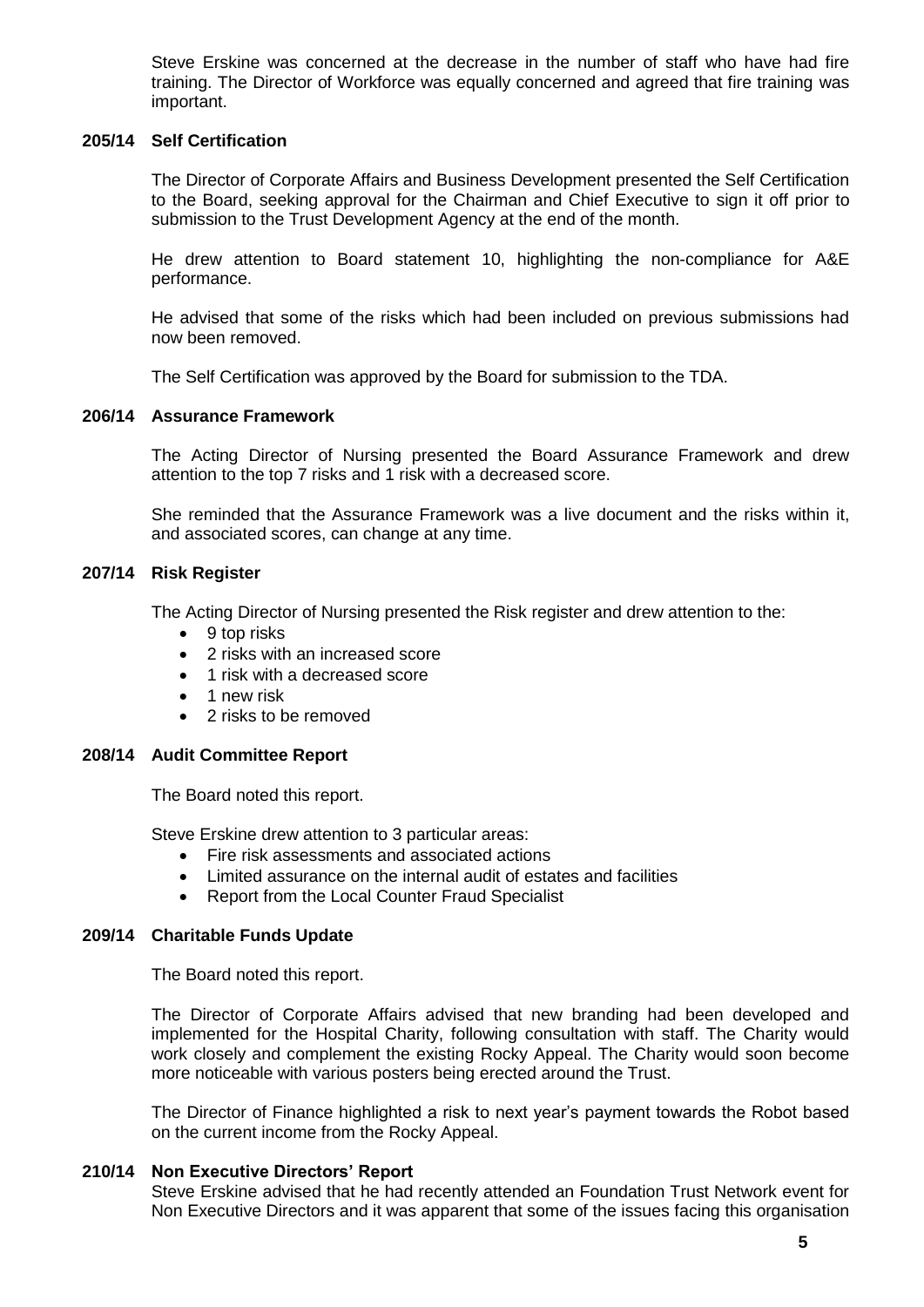were the same as many other Trusts across the country. The meeting had presentations to the changes in role of the Audit Committee and a slightly different approach to Board Assurance Frameworks.

Liz Conway advised that she had recently received feedback from a patient who had been on the Surgical Assessment Unit and had been very impressed by the treatment they had received.

## **211/14 Annual Workplan**

The Board noted the workplan.

## **212/14 Record of Attendance**

The record of attendance was noted by the Board.

## **213/14 Opportunity for the Public to ask questions relating to today's Board meeting**

Robin Marsh, Governor, asked whether the Board now had all of the skills and talents needed in order to successfully run the Trust over the next few years and through the Foundation Trust journey. The Chairman reminded that the NHS was facing some challenging times and as a consequence, it is unknown what changes might occur within the NHS. However the Board would be looking at its skill distribution over the coming months to ensure that it has all the skills it needs. A Board development programme would be put in place to ensure that it has the right people with the right skills in the right positions. The Board needed to be proactive to any challenges coming in the future and he felt that there was a gap in the Director portfolios particular around strategy and business development.

Ernie Wells, Governor, asked what the Trust had done in order to be prepared for the winter pressures. The Chief Executive advised that there was an Urgent Care Board in place to address the current shortfall in order to get to a sustainable position. A system wide improvement plan has been established which included clear metrics for each organisation on what improvements were needed. Operational resilience money had been secured which would be used to address the winter pressures.

Roland Howes, Governor, was disappointed to see that fire training compliance had reduced and felt that it was one of the key training subjects. The Chairman agreed that it was a very important subject and advised that a lot of effort has gone into improving the compliance rate. Steve Erskine advised that fire had recently been scrutinised by the Audit Committee who had recognised the amount of work which has gone into improving the situation around fire.

Roland Howes, Governor, referred to the appraisal rates and was concerned that some of the CSC's were still not meeting the targets, particularly since the introduction of the new appraisal process. The Director of Workforce advised that the change in the appraisal process had been implemented to ensure that appraisals were good quality and meaningful to all. Whilst the new process had not necessarily improved the compliance rate, it is clear from the pulse survey results that the quality of appraisals had improved. The compliance rates are not as good as they should be and the Trust would soon be implementing a zero tolerance policy and would expect to see real improvements early next year.

Sue Mullan, 38 Degrees, asked for more information about the overseas recruitment of nurses and the packages offered to them. The Director of Workforce advised that many Trusts have now started recruiting nurses from other countries across Europe and some offer relocation and retention packages. Whilst all Trusts are recruiting from the same pool of nurses, there is a real need for collaboration to ensure consistency with the offer of packages.

## **214/14 Any Other Business**

There being no further items of any other business, the meeting closed at 12:10pm.